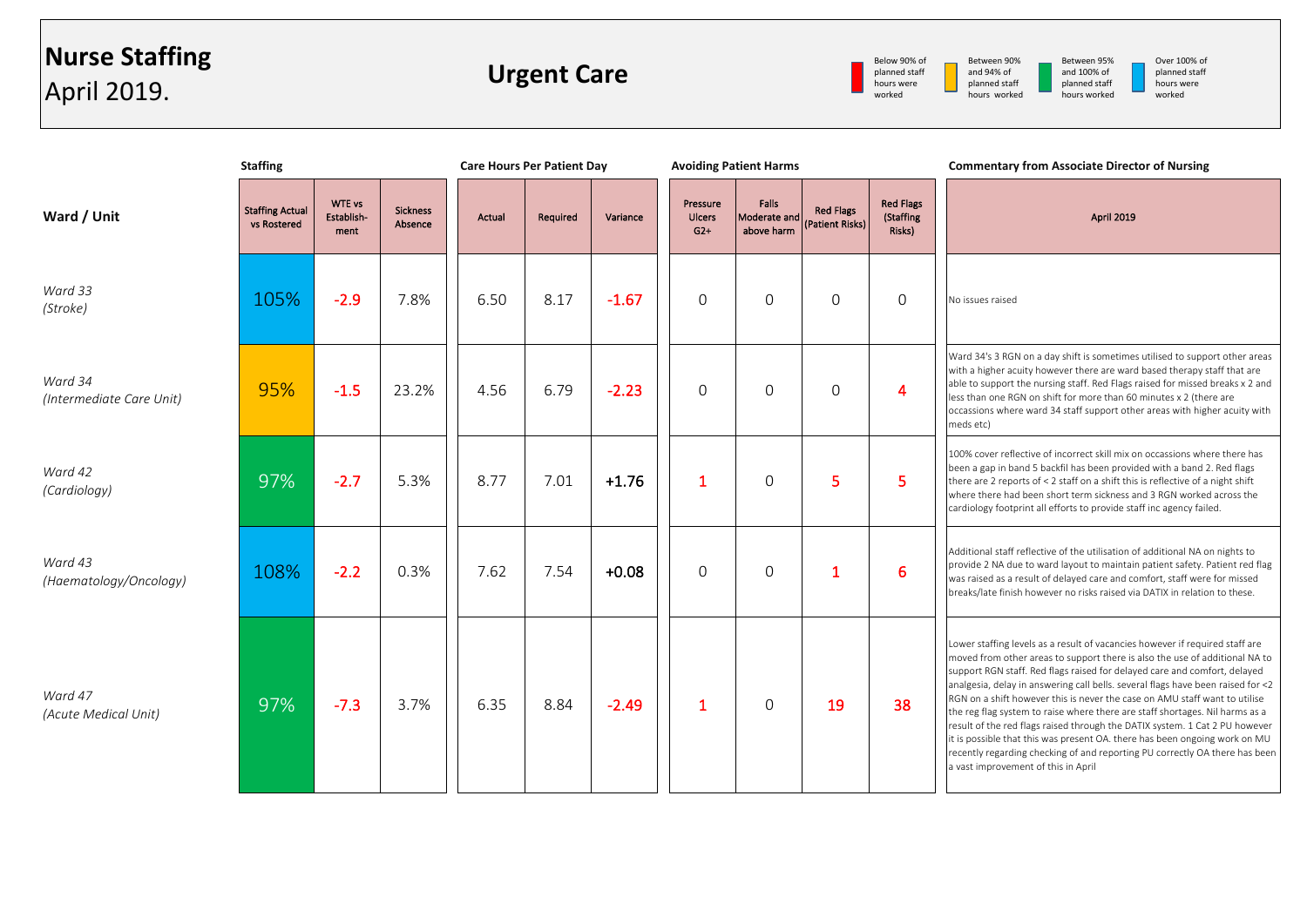|                                   | <b>Staffing</b>                       |                              |                            | <b>Care Hours Per Patient Day</b> |          |           | <b>Avoiding Patient Harms</b>      |                                     |                                     |                                         | <b>Commentary from Associate Director of Nursing</b>                                                                                                                                                                                                                                                                                                                                     |  |
|-----------------------------------|---------------------------------------|------------------------------|----------------------------|-----------------------------------|----------|-----------|------------------------------------|-------------------------------------|-------------------------------------|-----------------------------------------|------------------------------------------------------------------------------------------------------------------------------------------------------------------------------------------------------------------------------------------------------------------------------------------------------------------------------------------------------------------------------------------|--|
| Ward / Unit                       | <b>Staffing Actual</b><br>vs Rostered | WTE vs<br>Establish-<br>ment | <b>Sickness</b><br>Absence | <b>Actual</b>                     | Required | Variance  | Pressure<br><b>Ulcers</b><br>$G2+$ | Falls<br>Moderate and<br>above harm | <b>Red Flags</b><br>(Patient Risks) | <b>Red Flags</b><br>(Staffing<br>Risks) | April 2019                                                                                                                                                                                                                                                                                                                                                                               |  |
| Ward 48<br>(Respiratory)          | 99%                                   | $-2.6$                       | 0.4%                       | 6.23                              | 6.61     | $-0.376$  | 1                                  | $\Omega$                            | 17                                  | <b>16</b>                               | Good staffing levels demonstrated however there has been incorrect skill<br>mix on a high percentage of day shifts due to vacancies. Red flags raised for<br>delayed care and comfort, delayed analgesia, delay in answering call bells.<br>Nil harms as a result of the red flags raised through the DATIX system. cAT 2<br>PU to hip appears that this has been a deterioration of a 1 |  |
| Ward 49<br>(Gastroenterology)     | 93%                                   | $-1.6$                       | 1.5%                       | 5.72                              | 6.90     | $-1.18$   | $\Omega$                           | $\Omega$                            | $\Omega$                            | 6                                       | Staffing reflecting acceptable cover however this is not always the correct<br>skill mix and there has also been a need for some agency cover. 6 red flags<br>raised from a patient perspective however no incidents of harm reported as<br>a result of delays. 2 also raised from a security perspective in relation to one<br>particular patient.                                      |  |
| Ward 50<br>(Care of the Elderly)  | 86%                                   | $-2.7$                       | 6.6%                       | 7.00                              | 8.41     | $-1.41$   | 1                                  | $\Omega$                            | $\Omega$                            | $\Omega$                                | Shortfall in staffing is reflected as new staffing figures in use however not all<br>shifts currently recruited to and there is a reliance on bank staff.<br>Recruitment process ongoing. Pressure to patients heel poor documentation<br>noted previous to sore being found - fed back to ward manager to address<br>with staff.                                                        |  |
| Ward 51<br>(Care of the Elderly)  | 92%                                   | $-14.7$                      | 1.1%                       | 7.09                              | 10.66    | $-3.57$   | $\Omega$                           | $\Omega$                            | $\Omega$                            | $\Omega$                                | Shortfall in staffing is reflected as new staffing figures in use however not all<br>shifts currently recruited to and there is a reliance on bank staff.<br>Recruitment process ongoing.                                                                                                                                                                                                |  |
| Ward 54<br>(General Medicine)     | 98%                                   | $-6.0$                       | 0.0%                       | #VALUE!                           | 8.70     |           | $\Omega$                           | $\Omega$                            | 11                                  | 9                                       | Adequate staffing levels are not reflective of current staffing needs due to<br>increased bed base and change of patient cohort. Recruitment continues to<br>be ongoing and staff utilised from other wards to support.                                                                                                                                                                  |  |
| Ward 60<br>(Haem / Oncology)      | 99%                                   | $-1.6$                       | 0.0%                       | <b>NA</b>                         | 0.00     | <b>NA</b> | $\Omega$                           | $\Omega$                            | $\Omega$                            | $\Omega$                                | No issues raised                                                                                                                                                                                                                                                                                                                                                                         |  |
| Bluebell<br>(Rehabilitation)      | 103%                                  | $-4.8$                       | 4.4%                       | 6.03                              | 6.61     | $-0.58$   | $\Omega$                           | $\Omega$                            | $\Omega$                            | $\Omega$                                | No issues raised                                                                                                                                                                                                                                                                                                                                                                         |  |
| Poppy<br>(Intermediate Care Unit) | 117%                                  | $-1.9$                       | 2.5%                       | 6.56                              | 8.47     | $-1.91$   | $\Omega$                           | $\Omega$                            | $\Omega$                            | 5                                       | No issues raised                                                                                                                                                                                                                                                                                                                                                                         |  |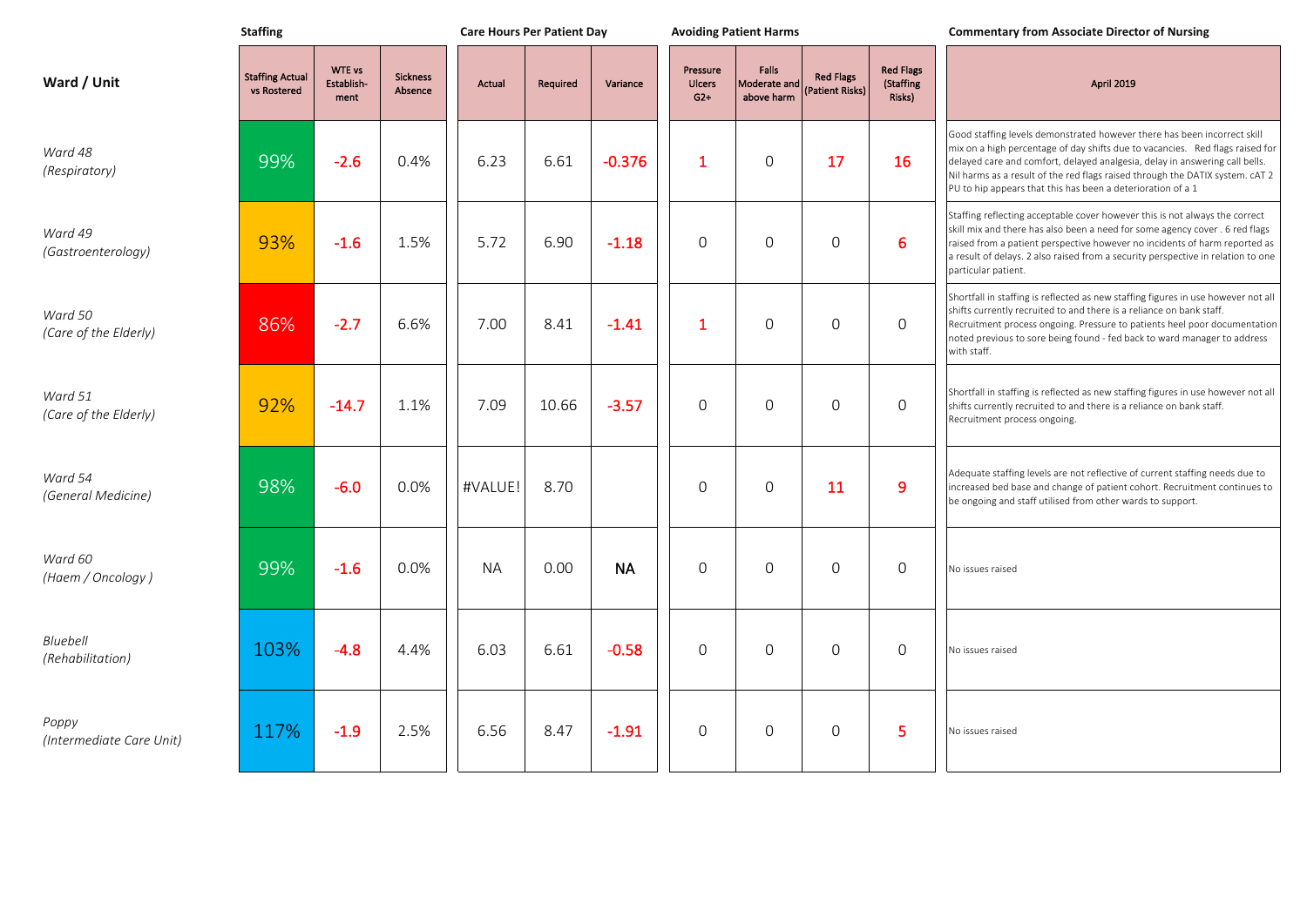

Between 95% and 100% of planned staff hours worked

Over 100% of planned staff hours were worked

|                               | <b>Staffing</b>                       |                                     |                            | <b>Care Hours Per Patient Day</b> |                             |           |                                    | <b>Avoiding Patient Harms</b>       |                                     |                                         | <b>Commentary from Associate Director of Nursing</b>                                                                                                                                                                                                                                                                                                                                                          |
|-------------------------------|---------------------------------------|-------------------------------------|----------------------------|-----------------------------------|-----------------------------|-----------|------------------------------------|-------------------------------------|-------------------------------------|-----------------------------------------|---------------------------------------------------------------------------------------------------------------------------------------------------------------------------------------------------------------------------------------------------------------------------------------------------------------------------------------------------------------------------------------------------------------|
| Ward / Unit                   | <b>Staffing Actual</b><br>vs Rostered | <b>WTE vs</b><br>Establish-<br>ment | <b>Sickness</b><br>Absence | Actual                            | Required                    | Variance  | Pressure<br><b>Ulcers</b><br>$G2+$ | Falls<br>Moderate and<br>above harm | <b>Red Flags</b><br>(Patient Risks) | <b>Red Flags</b><br>(Staffing<br>Risks) | <b>April 2019</b>                                                                                                                                                                                                                                                                                                                                                                                             |
| ICU<br>(Adult Intensive Care) | 78%                                   | $+0.6$                              | 4.2%                       | 24.51                             | 26.5<br>Long<br>Term<br>Avg | $-1.99$   | 3                                  | $\Omega$                            | $\Omega$                            | $\Omega$                                | Pressure sores reviewed by Matron. All staffing reviewed on a shift by shift bases and<br>in line with network requirements.                                                                                                                                                                                                                                                                                  |
| Renal<br>(Renal)              | 86%                                   | $+0.53$                             | 7.6%                       | <b>NA</b>                         | <b>NA</b>                   | <b>NA</b> | $\Omega$                           | $\Omega$                            | $\mathbf 0$                         | $\mathbf 0$                             | Gaps due to sickness managed by unit manager. All cover reviewed in line<br>with patient acuity. Shifts staffed down as dependency allowed.                                                                                                                                                                                                                                                                   |
| Ward 41<br>(Surgery)          | 67%                                   | 0.00                                | 14.6%                      | 5.79                              | 7.37                        | $-1.58$   |                                    | $\Omega$                            | 13                                  | 19                                      | High level of short term sickness in month. . Red flags reported reflect staff pressures<br>due to this. staffing reviewed on a shift by shift basis. 1 grade 2 PU under RCA review<br>by ward manager. The impact of lower staffing levels has not resulted in actual harm<br>in month. The impact has however led to delays in care and impacts on staff<br>wellbeing with missed breaks and late finishes. |
| Ward 44<br>(Surgery)          | 93%                                   | $-6.5$                              | 13.0%                      | 5.15                              | 6.87                        | $-1.72$   | $\Omega$                           | $\Omega$                            | 3                                   | 3                                       | High level of RN vacancy and short term sickness. Staffing levels have been<br>managed and any risks mitigated on a daily basis. No red flags have resulted<br>in direct patient harm. 2 x Staff identified to transfer to ward 44.                                                                                                                                                                           |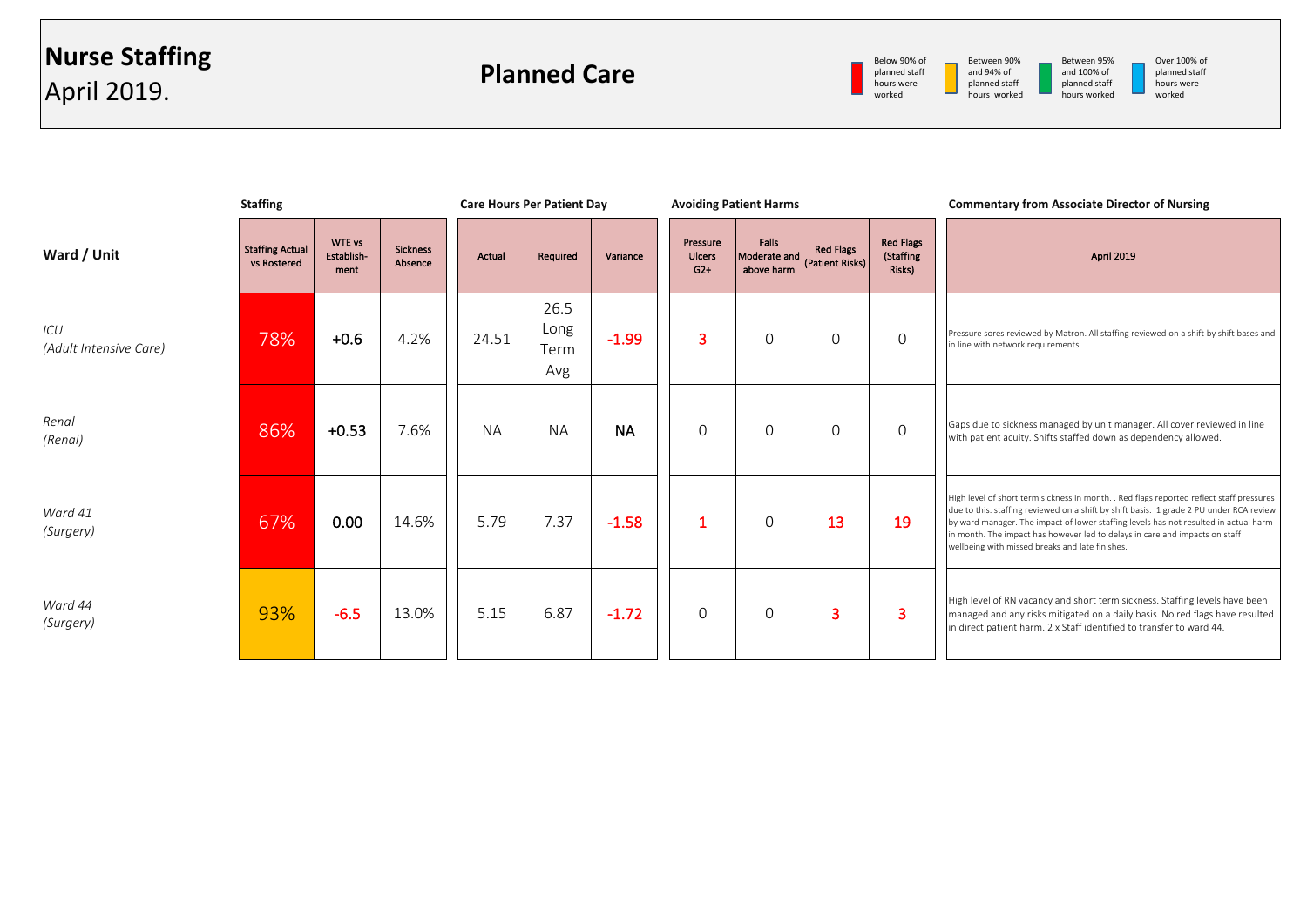|                                    | <b>Staffing</b>                       |                              |                            |        |          | <b>Care Hours Per Patient Day</b> |                             | <b>Avoiding Patient Harms</b>       |                                     |                                         | <b>Commentary from Associate Director of Nursing</b>                                                                                                                                                                                                                                                                               |
|------------------------------------|---------------------------------------|------------------------------|----------------------------|--------|----------|-----------------------------------|-----------------------------|-------------------------------------|-------------------------------------|-----------------------------------------|------------------------------------------------------------------------------------------------------------------------------------------------------------------------------------------------------------------------------------------------------------------------------------------------------------------------------------|
| Ward / Unit                        | <b>Staffing Actual</b><br>vs Rostered | WTE vs<br>Establish-<br>ment | <b>Sickness</b><br>Absence | Actual | Required | Variance                          | Pressure<br>Ulcers<br>$G2+$ | Falls<br>Moderate and<br>above harm | <b>Red Flags</b><br>(Patient Risks) | <b>Red Flags</b><br>(Staffing<br>Risks) | <b>April 2019</b>                                                                                                                                                                                                                                                                                                                  |
| Ward 45<br>(Surgery)               | 112%                                  | $-1.6$                       | 1.0%                       | 5.78   | 7.31     | $-1.53$                           |                             | $\overline{0}$                      | $\mathbf 0$                         | $\Omega$                                | Additional staff booked to support 7 escalation beds open. Risk managed<br>daily.                                                                                                                                                                                                                                                  |
| Ward 52<br>(Trauma & Orthopaedics) | 101%                                  | $-3.6$                       | 10.9%                      | 6.07   | 8.54     | $-2.47$                           | $\overline{2}$              | $\Omega$                            | 9                                   |                                         | No red flags have resulted in direct patient harm. 2delays in patient care and<br>pressure on staff. high acuity patients due to medical outliers. High number<br>of 1-1 care.                                                                                                                                                     |
| Ward 53<br>(Vascular)              | 93%                                   | $-3.4$                       | 0.6%                       | 6.24   | 7.80     | $-1.56$                           | $\overline{0}$              | 0                                   | 12                                  | 15                                      | Red flags recorded to reflect staffing pressures/gaps. Again these have led to<br>delays in patienst receiving care and has impacted on staff well being.<br>Staffing reviewed across the division daily to ensure all options reviewed to<br>mitigate risks. 2 new starters this month which will mitigate risk going<br>forward. |